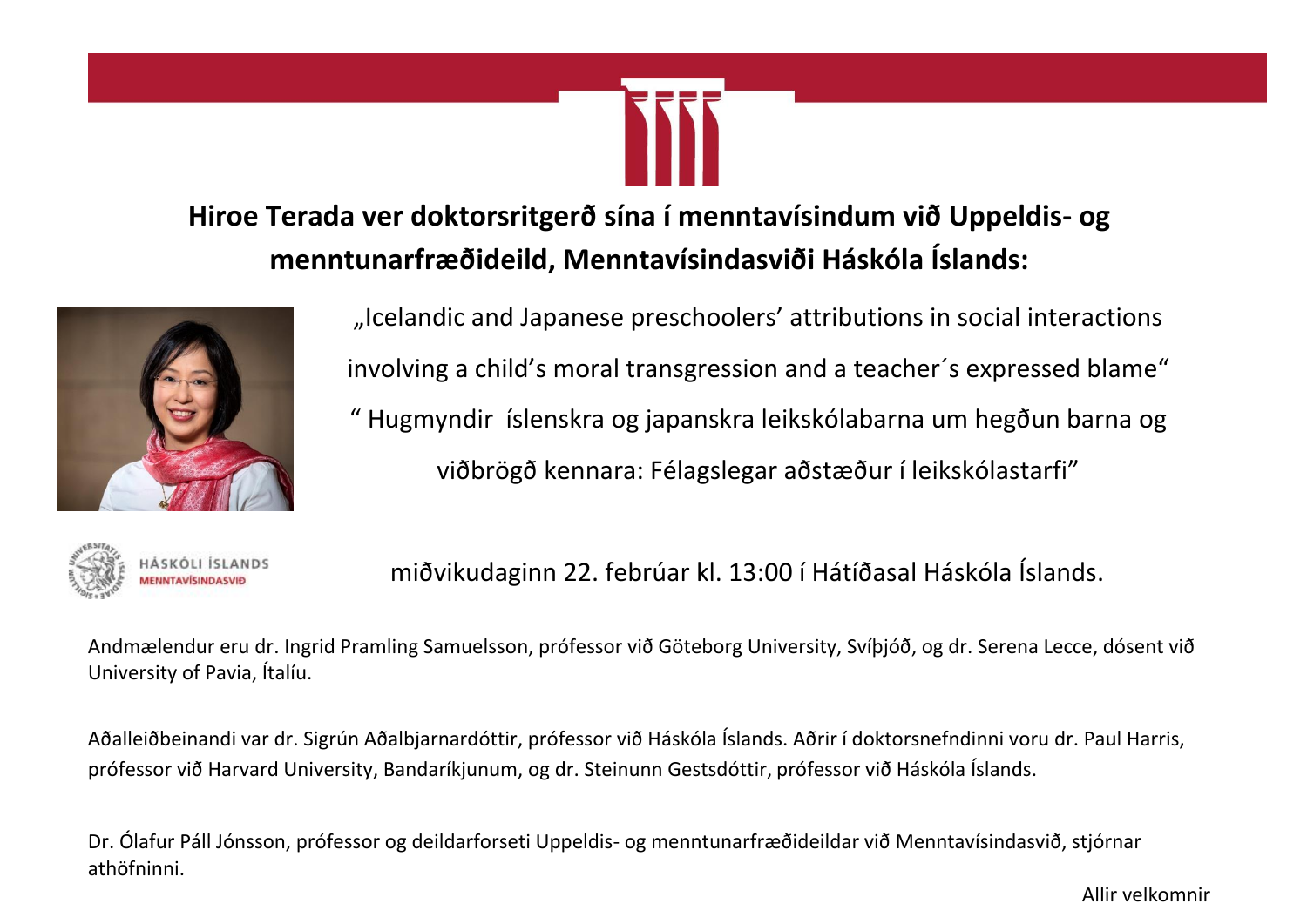Miðvikudaginn 22. febrúar, kl. 13.00 fer fram doktorsvörn frá Uppeldis- og menntunarfræðideild við Menntavísindasvið Háskóla Íslands. Þá ver Hiroe Terada doktorsritgerð sína sem ber heitið "Icelandic and Japanese preschoolers' attributions in social interactions involving a child's moral transgression and a teacher's expressed blame" - Hugmyndir íslenskra og japanskra leikskólabarna um hegðun barna og viðbrögð kennara: Félagslegar aðstæður í leikskólastarfi".

## **Um verkefnið**

Megintilgangur rannsóknarinnar er að öðlast betri skilning á því hvernig leikskólabörn skilja hugsun og tilfinningar annarra við algengar félagslegar aðstæður í leikskóla. Sérstök áhersla er lögð á að kanna hvort aldur þeirra og mismunandi menning skipti máli um skilning þeirra. Fræðilegur bakgrunnur rannsóknarinnar er sóttur til hugarkenningarinnar (e. theory of mind) og kenninga um félagsskilning (e. social cognition).

Viðtöl voru tekin við börnin úr tveimur aldurshópum (yngri hópur: 3;10 til 5 ára, eldri hópur: 5;1 til 6;5 ára) og frá tveimur löndum, Íslandi (N = 41) og Japan (N = 64). Viðfangsefni viðtalanna var valið með tilliti til þess að árekstrar í samskiptum eru algengir meðal leikskólabarna og þess að kennarar eru oft hluti af slíkum samskiptum. Í hverri þeirra fjögurra aðstæðna sem settar voru upp var aðalpersóna (barn), grátandi vinur og kennari. Annaðhvort braut aðalpersónan af sér eða ekki og annaðhvort áfelldist kennarinn aðalpersónuna fyrir brotið eða ekki. Börnin voru spurð um þrennt (e. social information processing): 1) tilfinningar kennarans, 2) tilfinningaleg viðbrögð aðalpersónunnar (barnsins), og 3) hvað aðalpersónan myndi gera í þessum aðstæðum.

Helstu niðurstöður margbreytudreifigreiningar (e. MANOVA) benda til þess að börn í báðum aldurshópum og frá báðum löndum gerðu greinarmun á því hvort barnið braut af sér eða ekki. Einnig kom fram að þegar aðalpersónan (barnið) braut af sér virtist ekki skipta máli hvort kennarinn áfelldist það eða ekki með tilliti til þess hvernig börnin ályktuðu um: tilfinningar kennarans, tilfinningaleg viðbrögð barnsins eða viðbrögð þess í kjölfarið hegðunarlega séð. Jafnframt kom fram að japönsku börnin og börnin í eldri aldurshópunum eignuðu kennaranum neikvæðar tilfinningar í ríkari mæli. Þetta gilti í öllum aðstæðunum, þ.m.t. aðstæðum þar sem barnið gerði ekkert af sér og þar sem kennarinn áfelldist barnið ekki. Börnin voru einnig beðin um að benda á hvernig fullorðnir/kennarar gætu komið í veg fyrir að áfellast eða skamma saklaust barn. Bæði japönsku og íslensku börnin bentu á að fullorðnir/kennarar ættu að vera eftirtektarsamir og góðir.

Niðurstöður rannsóknarinnar ættu að hvetja kennara og aðra þá sem vinna með börnum til að leitast við að skilja hugsanir barnanna og tilfinningar í félagslegum samskiptum.

### **About the project**

The main purpose of this study is to gain better understanding of how children attribute another's mind in common social interactions at preschool. The ability to understand others' minds is often referred as a theory of mind or social cognition. In this study a special focus is on whether the children's theory-of-mind patterns differ between different age groups, cultural groups and social situations.